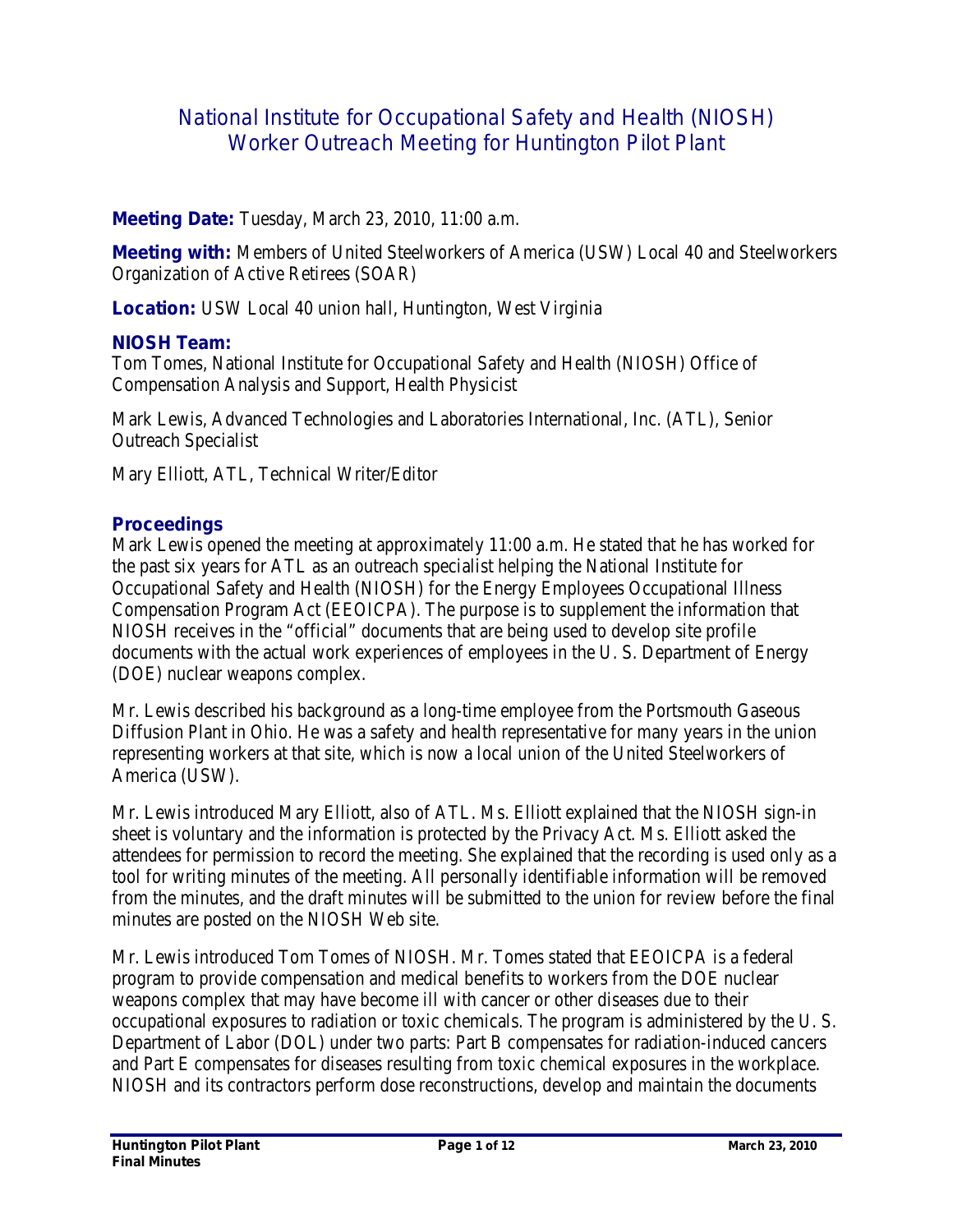that are used in dose reconstruction, and evaluate petitions for the Special Exposure Cohort (SEC). Mr. Tomes has been involved with the site profile for the Huntington Pilot Plant (also known as the Reduction Pilot Plant, or RPP) from the time the document was first developed. The document development process can take a long time because NIOSH must request documents from DOE that must sometimes be declassified. Workers from the facilities may also be interviewed for information about the site as part of the document development process.

Mr. Tomes stated that NIOSH receives Part B cancer claims from DOL after the workers' medical and work information is verified. NIOSH performs radiation dose reconstructions for only the Part B claims. It is possible that many more claims have been filed with DOL that did not meet the eligibility requirements for EEOICPA compensation.

Mr. Tomes explained that after receiving a Part B claim, NIOSH requests the worker's records from DOE. A NIOSH contractor interviews the claimant via telephone to get work history information, which is used along with the DOE records, the site profile, and other site-specific documents to reconstruct the worker's radiation dose. NIOSH uses claimant-favorable methods to give the worker the highest possible feasible dose. The dose reconstruction is used to determine the likelihood that the worker's radiation dose may have contributed to the cancer. This is called the probability of causation, or POC. If the POC is at least 50%, the claim may be compensated by DOL.

Mr. Tomes briefly explained the Special Exposure Cohort (SEC), which was written into EEOICPA as a way to compensate certain classes of workers when there is not enough information available to perform their dose reconstructions. To be eligible for automatic Part B compensation under the SEC, a worker must have one of 22 specific cancers and must have worked for at least 250 days during a covered period of an approved SEC petition. SEC claims do not come to NIOSH for dose reconstruction. Four SEC classes were included when the law was passed: The three gaseous diffusion plants in Kentucky, Ohio, and Tennessee, as well as Amchitka Island, a nuclear test site in Alaska.

Mr. Tomes stated that the EEOICPA statute provides a way for additional classes to be added to the SEC for other sites:

- Workers or their survivors, their authorized representatives, or labor unions representing workers at the DOE weapons sites may file a petition with NIOSH. The petition must meet certain criteria to qualify for evaluation.
- If the petition qualifies for evaluation, NIOSH determines whether dose reconstruction is feasible for the petitioned class.
- If NIOSH finds that dose reconstruction is not feasible, NIOSH recommends to the Advisory Board on Radiation and Worker Health that the class of workers described in the petition be added to the SEC.
- If the Board agrees with NIOSH, it recommends to the Secretary of the U.S. Department of Health and Human Services (HHS) that the petition be included in the SEC.
- If the Secretary of HHS agrees, she recommends to Congress that the petition be added to the Cohort.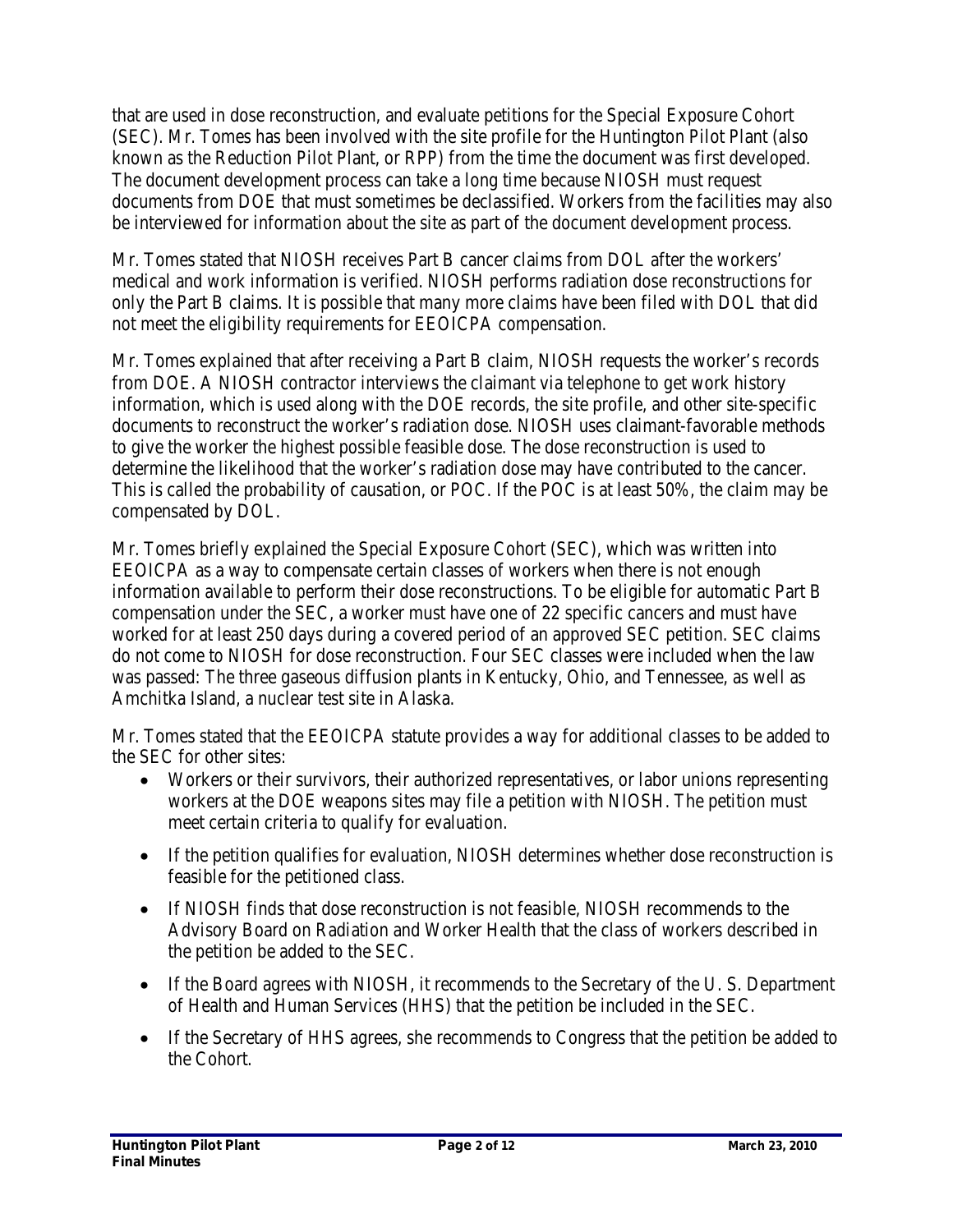• If Congress does not act on the Secretary's recommendation within 30 days, the petition is added to the SEC.

Mr. Tomes stated that NIOSH met with USW Local 40 in January 2006 to discuss the site profile for the Huntington Pilot Plant. This document contains site-specific information that is used in dose reconstructions. During that meeting, NIOSH also provided information about the compensation process and gave workers the opportunity to talk about their work experiences. Since that meeting, NIOSH has received additional information from DOE about the site. NIOSH evaluated that information and revised the site profile. Mr. Tomes explained that when site profiles are revised and the information has an impact on dose reconstructions, DOL returns any previously denied claims that may be affected by the additional information. NIOSH performs a second dose reconstruction on these claims to determine whether they may be compensated.

Mr. Tomes stated that the site profile contains information about the Huntington Pilot Plant's operational period under the contract with the Atomic Energy Commission (AEC) from 1951 through 1963, as well as the residual contamination period. He explained that the AEC built the Huntington Pilot Plant in 1951 to supply nickel powder for use in the Paducah and Portsmouth gaseous diffusion plants. One source of the nickel was scrap nickel which was contaminated with uranium. The plant was shut down in 1963 and maintained in standby condition until it was demolished in 1978 and 1979.

Mr. Tomes stated that copies of the revised site profile and other printed materials about dose reconstruction and the SEC were available on a table at the back of the room. He added that claimants having questions about their claims or people needing to file claims should contact DOL, but questions about individual dose reconstructions could be directed to NIOSH. Mr. Tomes stated that people who had worked at the site could submit information to him during the meeting, or could submit it in writing to NIOSH later. He opened the floor for questions and comments.

# **Unidentified Attendee:**

Has anyone from the Pilot Plant been compensated? How many claims have been filed?

# **Mr. Tomes:**

NIOSH has received 83 claims from DOL for dose reconstruction, most of which have been completed. Approximately 12 to 15 claims have been compensated.

## **Unidentified Attendee:**

Are other diseases covered in the radiation part (Part B)?

## **Mr. Tomes:**

Chronic beryllium disease (CBD) and silicosis are also covered under Part B, but DOL reviews those claims. NIOSH only gets the cancer claims for dose reconstruction. Part E claims for diseases caused by toxic chemicals are handled solely by DOL.

## **Unidentified attendee:**

Are you familiar with Kevin Clausing? He was the Director of the Energy Employees Compensation Resource Center in Portsmouth, Ohio. He was here last time.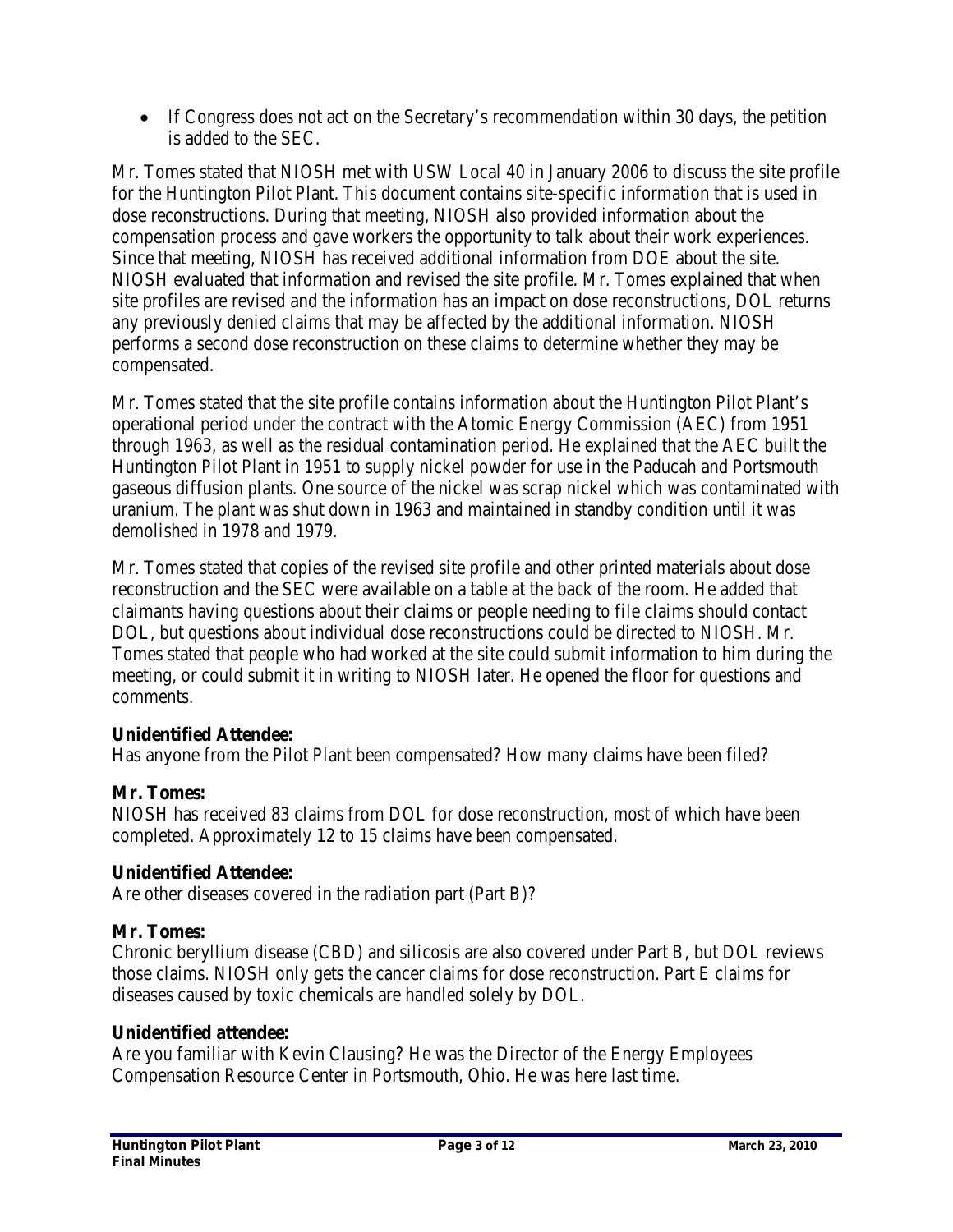# **Mr. Lewis:**

He went back to his former job at the Portsmouth Gaseous Diffusion Plant.

## **Former Houdaille Industries employee:**

My name is [name redacted]. I am the [redacted] of the Houdaille Retirees' Association. We all filed EEOICPA claims and received letters from DOL stating that we weren't eligible for the program because Houdaille Industries did not have a contract with the AEC as a nuclear weapons facility. Our appeal to be added to the list of eligible facilities was turned down. International Nickel Company (INCO), the contractor for the Huntington Pilot Plant, had supplied Houdaille Industries with radioactive nickel powder that was reclaimed from scrap from DOE nuclear weapons facilities. The company had once been the largest producer of nickelplated automobile bumpers in the world.

[Name redacted] described the difficulty that the company had using the contaminated nickel, which had been used at least until 1970. The facility remained contaminated until it closed in 1980. [Name redacted] stated that he had submitted a petition to his Congressman to add Houdaille Industries as a covered facility because INCO had not disclosed that the nickel that it sold to Houdaille had come from radioactive scrap from the DOE facilities.

[Name redacted] described various illnesses that had afflicted his fellow workers, which he attributed to radiation exposure from performing various duties on the line where the contaminated nickel was used. He stated that 488 Houdaille employees had died since the plant closed in December 1980. He concluded by stating that the Houdaille employees were exposed to uranium due to negligence, but DOL had denied their appeal to be added because Houdaille Industries had not had a contract with DOE.

Mr. Tomes thanked [name redacted] for his statement. He confirmed that Houdaille Industries is not covered under EEOICPA.

## **Unidentified attendee:**

Let me shed a little light. I'm not pointing a finger. I don't have any definitive proof, but we have some pretty good documentation that the stuff that came out of that RPP was smelted in the main plant. Everybody who was in there was exposed because you could smelt it one hundred times and it would still be just as "hot" and it will be for 10,000 years. Just because INCO says that other people who didn't work in the RPP plant were not exposed, it doesn't mean they weren't. The members of USW Local 40 will tell you that INCO's word lacks integrity. There is a log written by one of the foremen from the RPP plant about how they brought it down after hours on the evening shift and smelted it. I don't know how you could prove that, but my personal opinion is that there were a whole lot more people exposed than the people who worked at the RPP. I don't expect you to have to be the one to find out who is lying and who is not.

### **Mr. Tomes:**

I cannot agree or disagree with what you are saying. I want to hear anything you have to say if it might affect what NIOSH does. I can only tell you what is in the DOE records that I have seen and what is written in the site profile. The plant was opened in 1952, but operations were delayed due to problems. When the problems were worked out, INCO began processing nickel oxide according to AEC specifications and shipped it to plants that were operated by the AEC. In the mid-1950s, INCO began an experimental process using nickel scrap from AEC facilities, some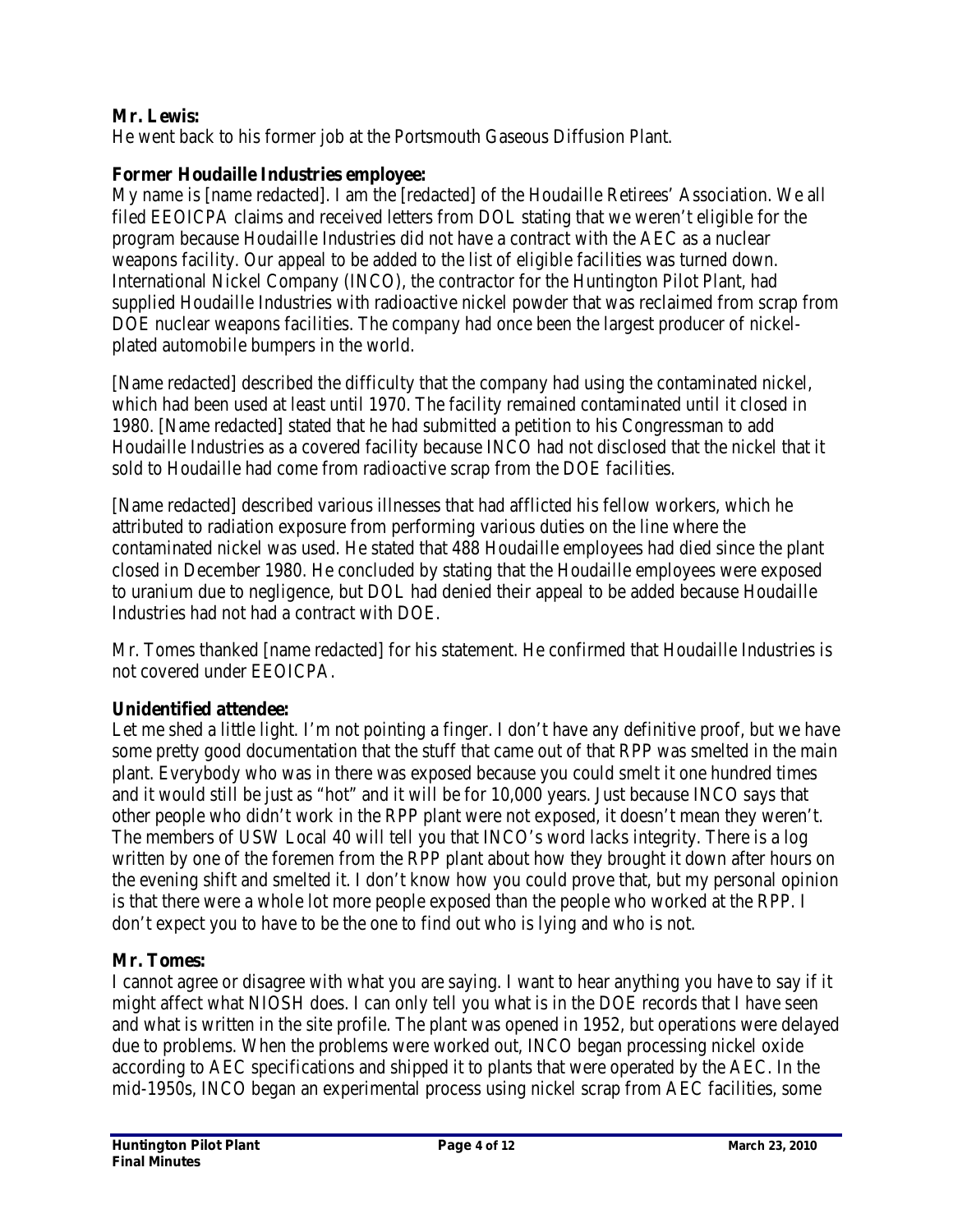of which was contaminated with uranium. There are multiple records documenting that. The plant was modified to process massive quantities of nickel. In the late 1950s, INCO produced millions of pounds of nickel for the AEC facilities, some from clean scrap that was furnished by the AEC and some from contaminated scrap. Before they shipped it to INCO, the AEC decontaminated the scrap containing uranium as much as was possible; but it could not be completely decontaminated. NIOSH has records documenting the amount of uranium that was in the material shipped to INCO. For example, one of the records documents the amount of uranium that came out of the last three million pounds of scrap. The scrap was processed in batches of 4,000 pounds and the residue was collected in 20-gallon drums and shipped back to the AEC. When the AEC sent the nickel to INCO, they knew it was contaminated. It was a planned project.

# **Same unidentified attendee:**

They knew it was contaminated and they planned to put that out in public?

## **Mr. Tomes:**

I did not say that they planned to put that out in public. I was not in the plant, so I can only tell you about the contract requirements. The process was not 100% efficient, so it was obvious that there was going to be contamination to the plant. The process to purify the nickel created waste, which was shipped back to the AEC along with the product. INCO was required to ship both. That is what is in the records, but that doesn't necessarily mean that is the way things happened in the plant. If we receive more information, it will be considered.

## **Same former Houdaille employee:**

There is no way to decontaminate radioactive nickel. They haven't found a way to charge it down or do anything else. The things that they said they did were wrong and you're using the same story because you don't know any different. That black powder that they took off that stuff was nickel carballoy [sic] and they sanded it off by hand or with a grinder or whatever else they could from the rods and tubes when they got tarnished like silverware and that stuff was "red hot radioactive." They took all that powder off and they didn't send it off to make atomic bombs with it. They put it in barrels and shipped it off and buried it in Tennessee, but they didn't tell anybody about that either. So the stories that you are putting out here – as far as you know it, are the truth. But the story they put out back then was not quite true.

## **Mr. Tomes:**

That was classified information at that time, so people in the main plant would not have known what was going on.

# **Same former Houdaille employee:**

They weren't allowed to tell, or they would read you your rights and put you in jail and you would never be heard from again. It was all top secret in 1950 during the Cold War, but it's in my petition along with the testimonies of doctors and scientists. I've got records right here about how many truckloads from that building [RPP] that they took to Portsmouth to be buried. It was so "red hot radioactive" that they buried the trucks with it. That building was about 30% hotter all that time it stood up there before they tore it down. The men that worked in the plant often went in there to get electric motors and other parts they stored in the building. They would sit down and eat their lunches in that place. One of my friends was a pipefitter who worked at the plant. He has Parkinson's disease and can barely get one foot in front of the other. He went into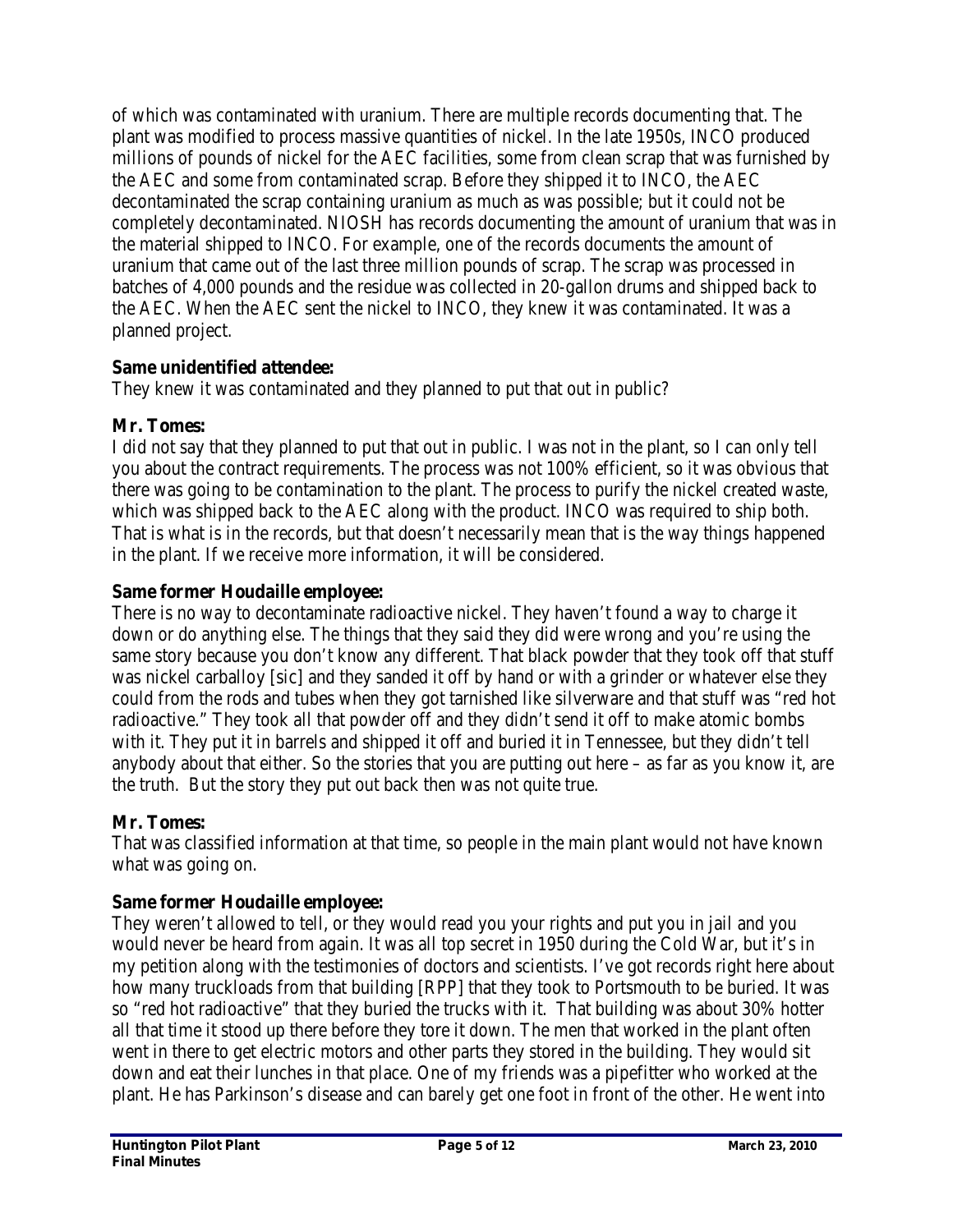the building to do pipe work and everything else. [Redacted] worked in acid reclamation at the nickel plant. They didn't have acid reclamation over there, so they pumped it over to the nickel plant. When he died, he had warts all over the back of his head and brown spots all through his brain. He got that all cleared up with radiation [treatment] and then went to the hospital and died when something ruptured in his stomach. These stories have got to be brought out some way. If DOE wants to keep going out and squashing it like a fly, then they're going to get sued over it because what they did was negligence. It was wrong to make all these people do that without any protection or knowledge of it. The doctor said he died of heart failure. Well, everybody dies of heart failure unless they get hit by a car. Back then, doctors didn't know how to diagnose radiation poisoning.

That hillside out there – for 12 years they couldn't get anything to grow out there. They said that was from the smoke from all these stacks, but that's really beside the point.

They are not being honest with us. The Labor Department turned all our people down [Houdaille employees] and they sent the same letters to our senators and representatives.

Those men who handled that stuff didn't know what they were handling. They took that stuff and chopped it up and put it in cardboard boxes and put it on a skid. Then they would take it over there [RPP] at night time and put it in the electric furnace to heat it up and melt it down. They didn't know that it was still radioactive after they got it out of there. You can't kill [the radiation] by heating it up.

I couldn't begin to tell you some of the stories that are coming out of the Energy Department.

# **Former INCO worker #1:**

How is this going to affect the ones who got asbestosis? INCO hasn't paid a dime to the guys who have asbestosis.

# **Mr. Tomes:**

Asbestos claims are handled by DOL. I'm not trying to dismiss your question. NIOSH doesn't deal with that part of the program. Mesothelioma would be handled the same way. I'm not familiar with how they handle those claims.

**Former INCO worker #2:** We have a lawyer in Charleston who is handling the mesothelioma claims. You can get up to \$250,000 if your claim is accepted, but it is handled under a different part than the radiation. I've gotten paid some for that, but a relative of mine got the \$250,000.

# **Former INCO worker #3:**

I went to work at the plant in early 1957. Anyone who knows anything about the RPP knows that nothing would grow on the north side of hill. Not even a wild onion would grow on the hill – no trees or even grass. After the RPP closed – after they discontinued the uranium work, it was at least 15 years before anything would grow there.

We brought over material from RPP to the refinery and would melt it down in the #1 electric [furnace]. There would be times when it would blow out and the laborers would have to go sweep up the dust, put it back in the furnace, and then smelt it again and pour it. This is stuff that INCO didn't write down. I have seen times when they would bring records up there on wrapped pallets under guard. They would put the pallets down in the furnace and burn the records up so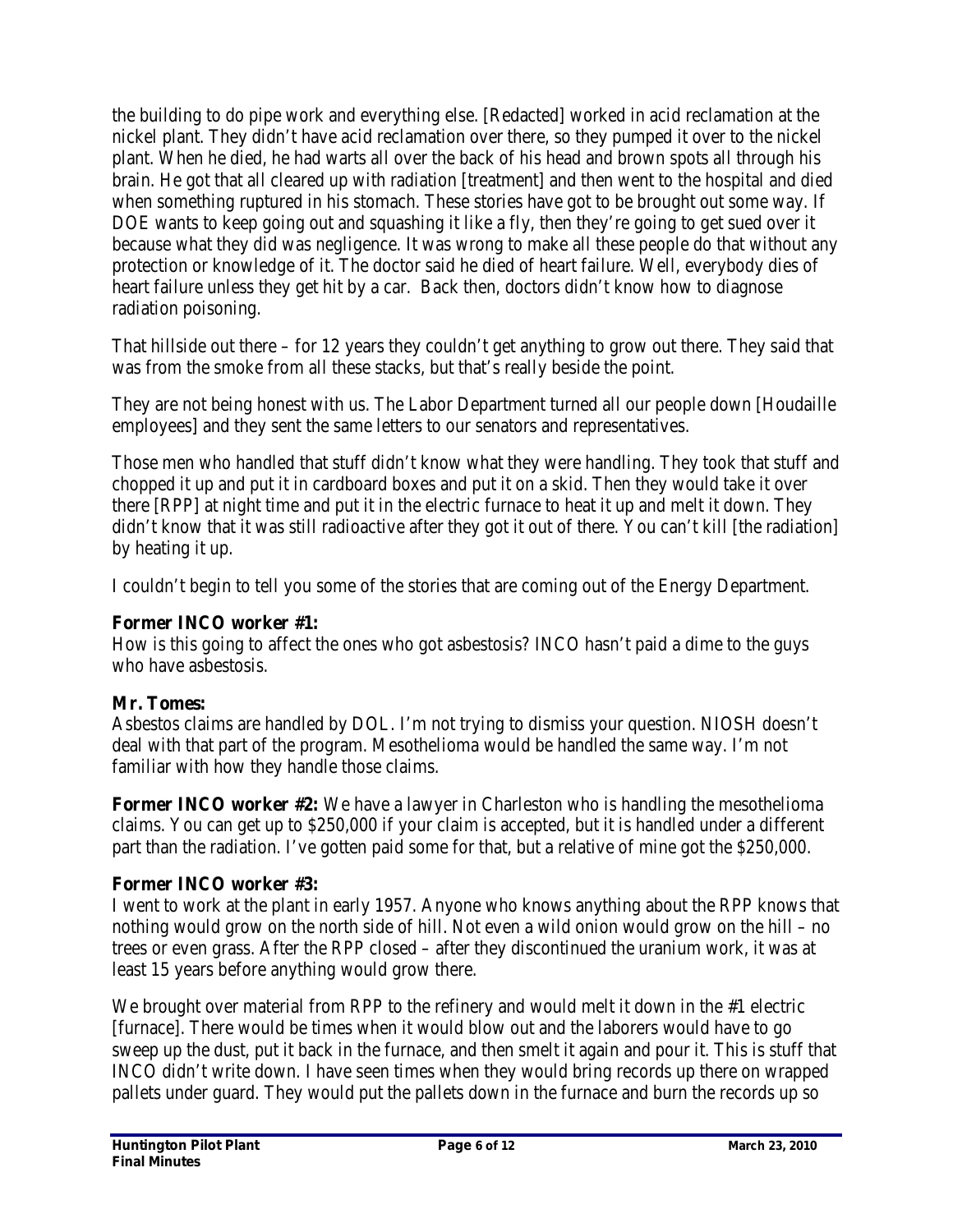nobody would know what was going on. I saw that so many times that it wasn't funny. It had to be evidence on something or they wouldn't have been burning it. If one sheet of that paper would fly out of the furnace, they would make the guard go down in the pit to retrieve it and put it back into the furnace. There was a lot of stuff that took place at INCO that people will never, ever know. They burned a lot of records, maybe even medical records. I worked for INCO for 35 years, [redacted] and 34 years of that was in the refinery. If they wanted to destroy something, they didn't shred it. They brought it out to the refinery and burned it right in the furnace with the metal.

We all breathed the fallout from the RPP. Everyone got a little dose.

I had a quadruple bypass in 1982. I retired in [redacted]. I had the same bypass surgery for the same four arteries again in 2000. I don't know whether the fallout from the RPP had anything to do with that, but I know that it happened to me.

Things happened at that plant that people will never know because the records were burned up. It happened under guarded security.

INCO sent people into RPP after the plant was dismantled because they kept all the motors. [Name redacted] and I went into the building one time looking for a motor and had to brush the dust off the tags to make sure we were getting the right motor before we took it out to someplace else in the plant.

# **Former INCO Worker #4:**

What diseases can radiation actually cause? I have been told that kidney disease, prostate cancer, bladder cancer, brain disease, and all kinds of things can be caused by radiation.

## **Mr. Tomes:**

A number of cancers are linked to radiation. There is pretty solid proof for some of those cancers from the study of the Japanese atomic bomb survivors. That study is the biggest single source of data on the effects of radiation. Only chronic lymphocytic leukemia (CLL) is not covered under EEOICPA, but work is in progress to get that added. Other types of leukemia are covered under the program.

NIOSH only evaluates radiation induced cancers, not any other diseases. Those are covered under Part E and handled by DOL.

## **Former INCO Worker #5:**

How many claims have been paid from the RPP? Did I hear correctly that there are roughly 283 claims? Where is that reflected? Are those Part B claims?

## **Mr. Tomes:**

NIOSH has received 83 Part B claims for the RPP.

## **Former INCO Worker #6:**

Why are they just now doing an evaluation? Most of the men who worked in the RPP have probably passed away.

## **Mr. Tomes:**

During the late 1990s, workers at the Paducah Gaseous Diffusion Plant and other facilities raised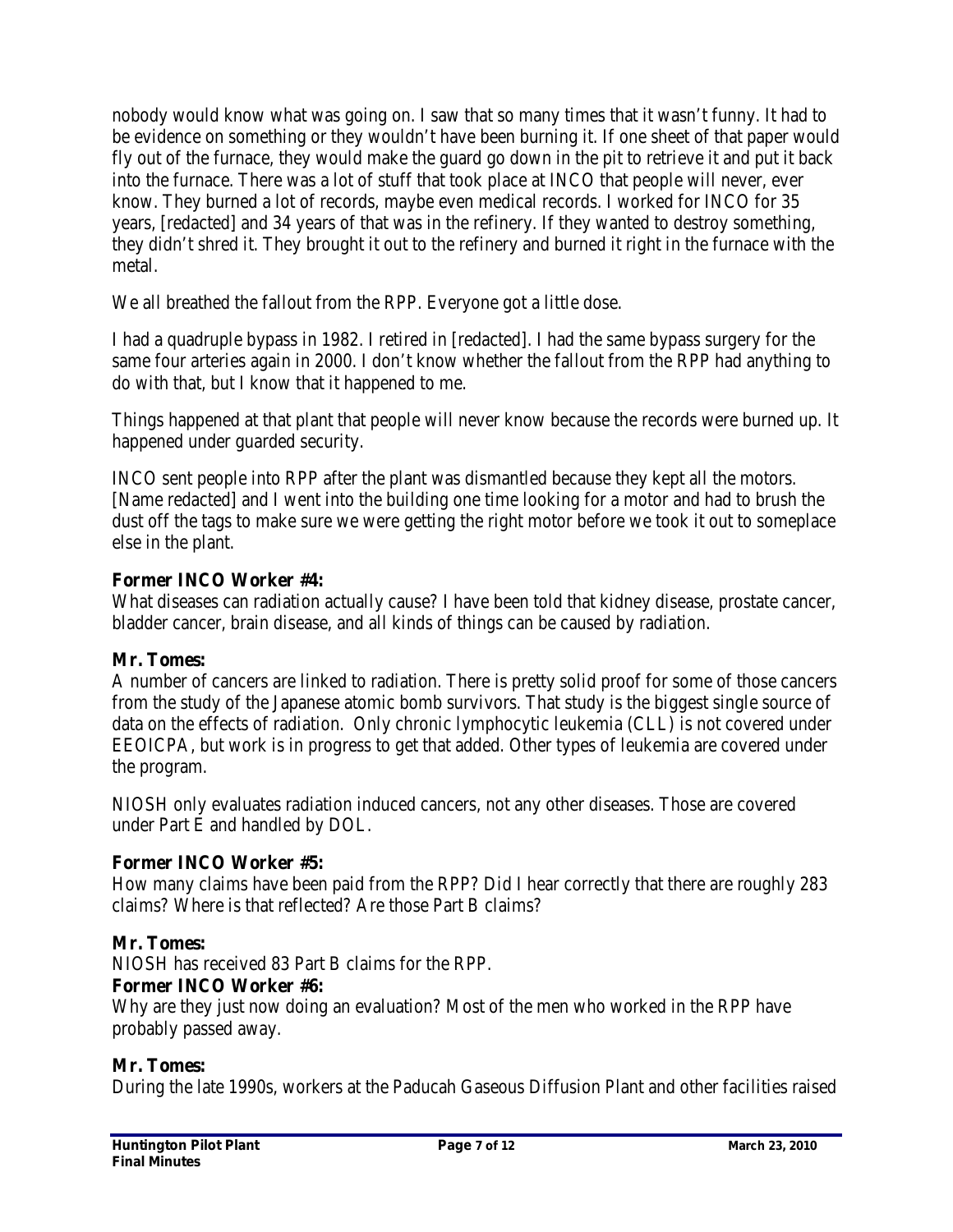a number of issues about their occupational exposures prior to that time. This became a very public issue. Congress enacted EEOICPA in 2000 to provide benefits for workers who had become ill. This is not to say that DOE did not have a safety program in place, but the program was not necessarily effective in all cases. Radiation safety has evolved over the years to be more restrictive than it was many years ago.

EEOICPA was set up to provide benefits for workers with radiation-induced cancers under Part B, and illnesses from toxic substances under Part E. By enacting the law, the government acknowledged that these workers may have had excessive exposures. NIOSH does dose reconstructions for Part B claims for cancer.

# **Same former Houdaille employee:**

I used to have a newspaper photo of about 30 men sitting in this room during a meeting with the government. The picture showed a man receiving a compensation check for \$168,000 for medical expenses some time before 2000. If anyone has that picture, I would like to have a copy.

# **Former INCO worker #3:**

The RPP workers who came back into the main plant after the RPP operation shut down were not allowed to talk about it.

# **Mr. Tomes:**

I am assuming that the information was still classified at that time. That is typical of DOE classified operations.

# **Unidentified attendee:**

Are you aware that part of the Pilot Plant is still there?

# **Mr. Tomes:**

I am aware that the Compressor Building is still standing on the property now owned by DOE.

# **Unidentified attendee:**

The only building that is there now is the building that had the waste water treatment plant on first floor. The compressors were removed. I helped load it all out. I was there when the pipefitter went in with the man in a white suit. We didn't go in, though.

## **Same former Houdaille employee:**

Did you know that the federal government still owns a 200 square feet section of the INCO parking lot? The nickel plant started to build a warehouse out there and was stopped because the government owns part of the lot.

## **Mr. Tomes:**

I am not aware that DOE still owns the property. The information that I have says that DOE began the decontamination and decommissioning of the RPP in 1978 and finished in 1979. During a 1980 survey by DOE Oak Ridge, the outlying area around the RPP building and the elevator shaft were found to be radioactive and were decontaminated again. NIOSH has those records.

Does anyone else have other questions?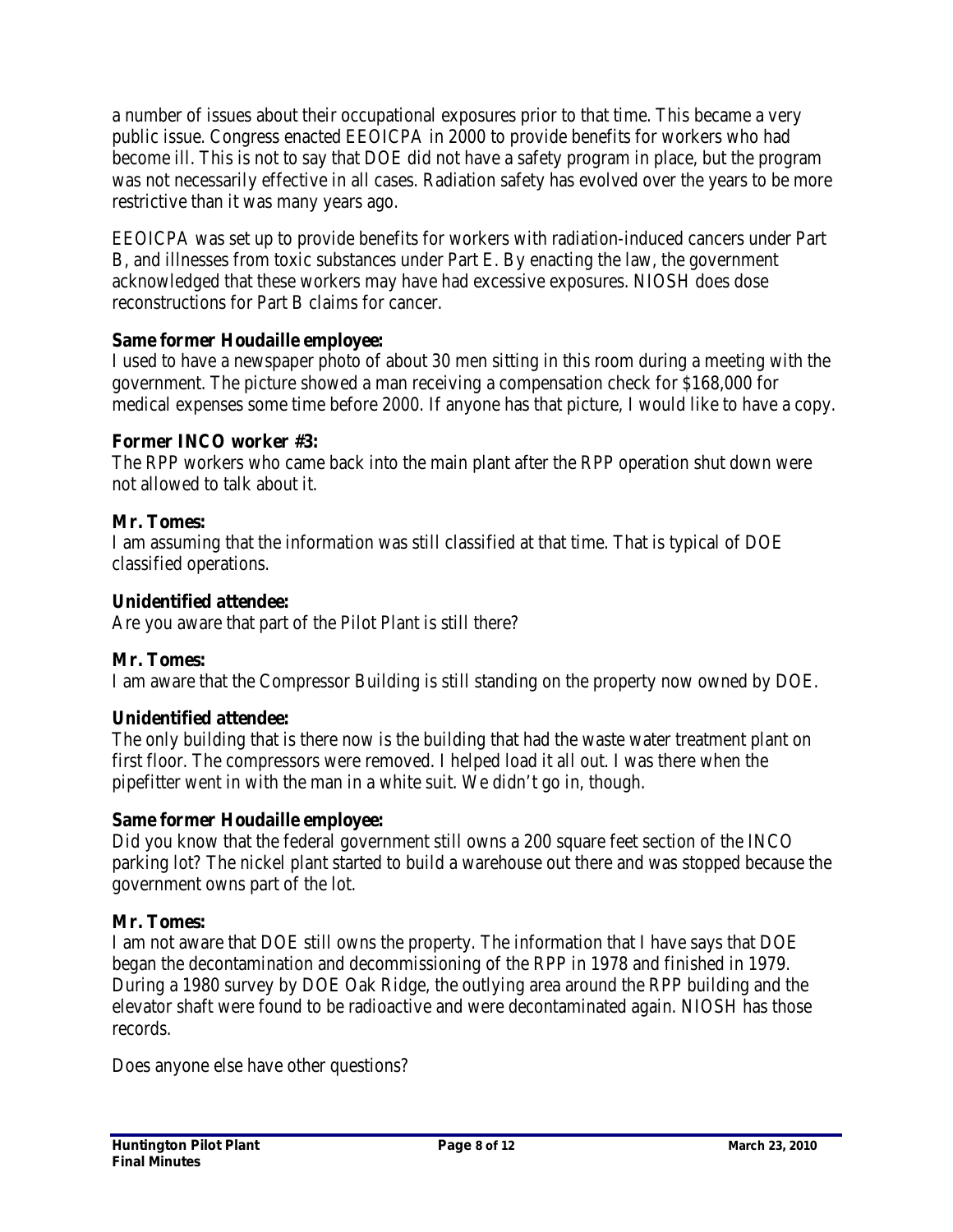# **[Name redacted], West Virginia AFL-CIO:**

I appreciate the work that NIOSH does to help these workers get compensation. Who operated the RPP?

## **Mr. Tomes:**

INCO was the contractor that operated the plant.

### **[Name redacted]:**

Was the project supervised by an employee of AEC?

### **Mr. Tomes:**

The AEC provide oversight of the project.

## **[Name redacted]:**

Were AEC personnel on the premises?

## **Mr. Tomes:**

Typically, the AEC would have been providing contract management, but not necessarily on site all the time.

### **[Name redacted]:**

Were the facility records sent to Oak Ridge or to another facility?

### **Mr. Tomes:**

Some of the records were sent to Oak Ridge and some may have gone to other facilities. Two weeks ago, we found some RPP records in a classified storage area. NIOSH personnel who had a security clearance examined the records and provided me with an unclassified summary. NIOSH does not believe that the information would affect anything, but we have asked for declassified versions of the documents.

### **[Name redacted]:**

I had the opportunity to review the 2004 report (referring to the HPP Site Profile), but I have not reviewed the 2008 report. Did that supersede the 2004 report? Are there classified documents that you personally have not reviewed?

### **Mr. Tomes:**

Records retrieval is an ongoing process. Our contractor continues to search for documents for the many sites affected by EEOICPA.

### **[Name redacted]:**

Is there a probability that there may be a lot more records for the RPP that may affect the workers' radiation doses?

### **Mr. Tomes:**

The preliminary review of the records by DOL indicates that these are not exposure records. I have yet to see for myself if the information will be useful to NIOSH.

### **[Name redacted]:**

Did I understand you to say there are only three plants that have specifically qualified for the SEC?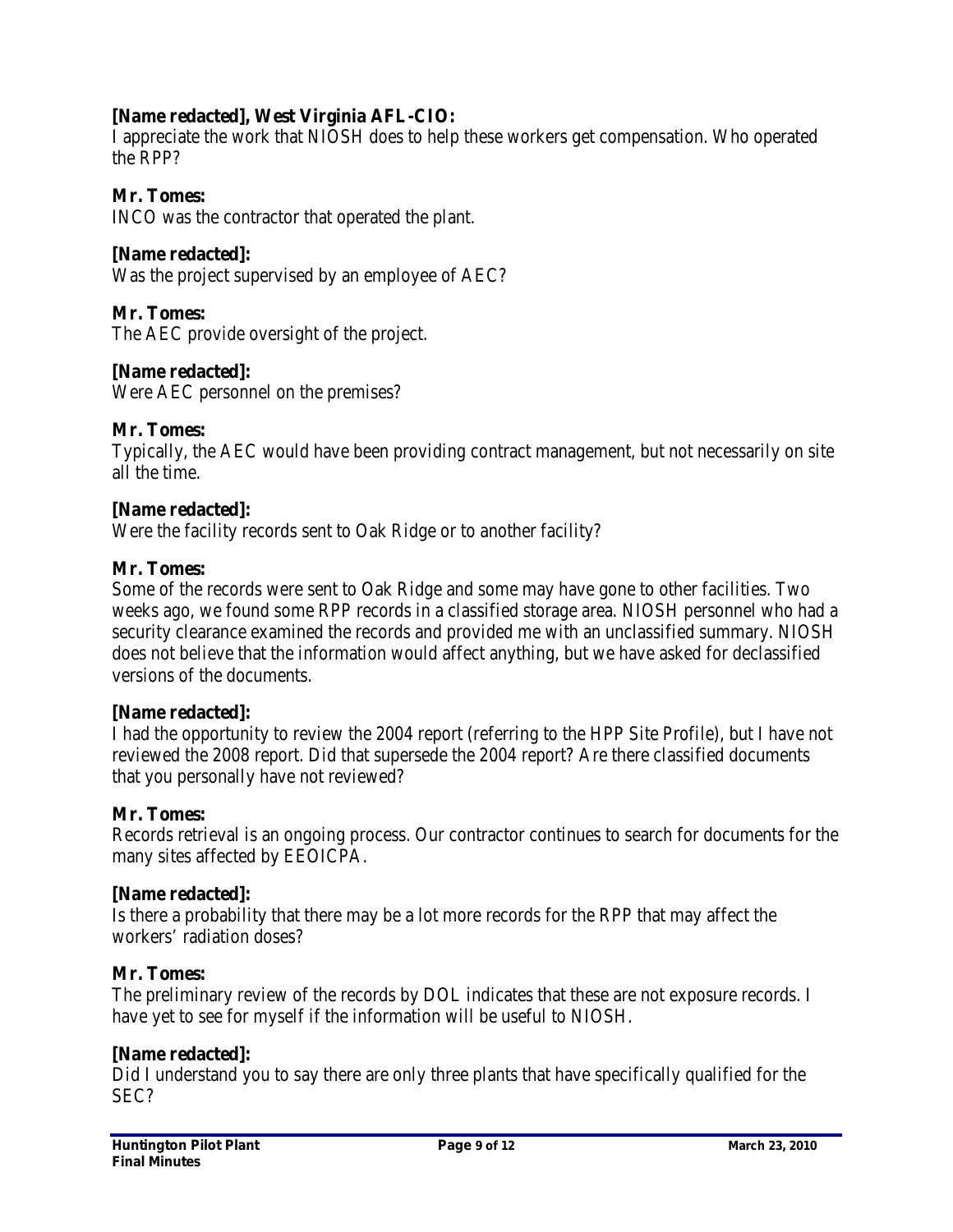## **Mr. Tomes:**

No. Congress designated the three gaseous diffusion plants as SECs in the EEOICPA statute, along with Amchitka Island, Alaska. The statute includes a petitioning process to add classes to the SEC.

## **[Name redacted]:**

## Is the RPP part of the SEC?

I understand that NIOSH continues to revise the RPP site profile. These gentlemen may be able to give more specific information about the site that could help [with dose reconstruction]. Last week, I received the diary of [name redacted], a supervisor at the plant. His family found his personal diary after his demise. In that diary, he wrote about mishaps at the plant such as equipment malfunctions and releases of material into the environment. Has NIOSH had an opportunity to review that diary?

## **Mr. Tomes:**

I have not seen the document. Can I get a copy of it?

## **[Name redacted]:**

I can give you a copy. I think that it may be extremely important to help NIOSH understand where there may have been increased exposures. Could that information change the exposure data?

### **Mr. Tomes:**

It may or may not affect the dose. If NIOSH evaluates the information and sees that it may give higher dose estimates, DOL will reopen any affected claims that were previously not compensated and NIOSH will re-evaluate those claims.

### **[Name redacted]:**

Have you been able to determine whether the men working in the RPP wore special protective clothing? Would that be important in evaluating the exposure?

### **Mr. Tomes:**

To be claimant favorable, the NIOSH model assumes that there was no protection when there is no information about that. We assume that no respirators were worn to address inhalation concerns.

### **[Name redacted], USW International Representative:**

Assuming that they wore respirators – with that assumption alone, would opportunities for secondary exposure still be considered, such as dust on the workers' clothing or other contamination?

## **Mr. Tomes:**

Yes, dust could be a consideration. There are two classes of radiation exposure: internal exposure (inhalation) and external exposure. Both are considered as potential exposures in the dose reconstruction.

### **[Name redacted]:**

I understand that only Part B claims go to NIOSH, and that DOL administers Part E claims. How can these workers go about getting benefits under Part E?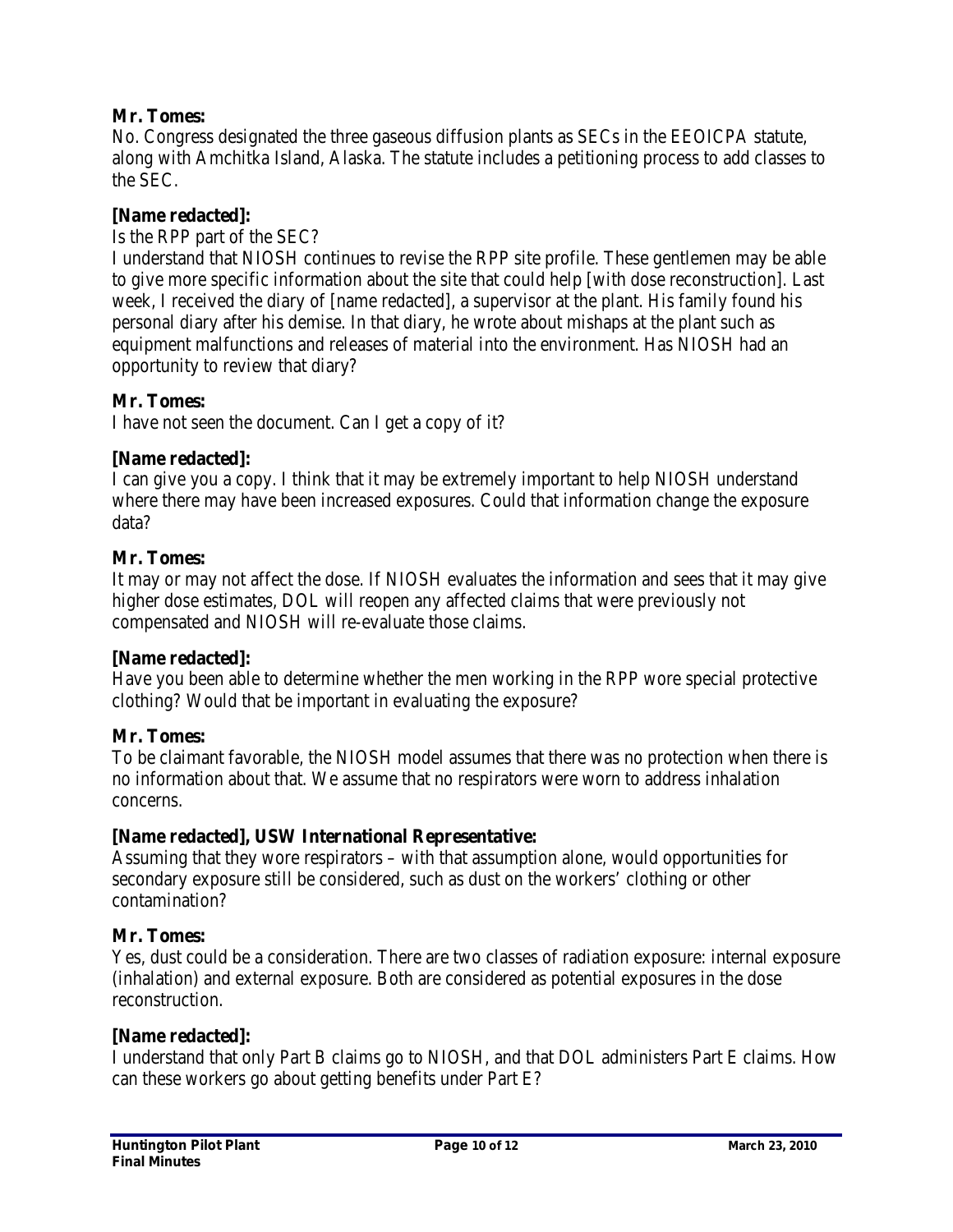## **Mr. Lewis:**

I suggest that they contact the DOL Resource Center in Portsmouth, Ohio. We brought their contact information, too.

## **[Name redacted] to Mr. Lewis:**

Does Part E include INCO workers who were not specifically assigned to the RPP?

## **Mr. Lewis:**

The Portsmouth Resource Center should be able to answer that.

## **Mr. Tomes:**

DOL determines employee eligibility for EEOICPA.

## **[Name redacted]:**

The workers who are not eligible for EEOICPA may be able to file claims for their occupational illnesses under the West Virginia Workers' Compensation Program. If a worker qualifies for both programs, the awards may offset the compensation amounts. My office sends a representative here to your local on the first Wednesday of every month. I appreciate what NIOSH has done. I am very familiar with their good works. Would the causation and conclusions that NIOSH makes for a worker's case be available to our office if we would need it for a Worker's Comp case?

### **Mr. Tomes:**

I do not know the answer to that. The worker's information is protected under the Privacy Act. I would suggest that you call NIOSH to see if there is a procedure for giving information to other compensation agencies.

### **[Name redacted]:**

One of the problems that we have in a case like this is proving the causation factor. We have to have a doctor render an opinion on whether a worker's cancer was caused by radiation. If the information from NIOSH was available, it would certainly help with the cost factor of administering the claims. Some of these gentlemen may not be able to pay for a doctor's expert opinion.

### **Mr. Tomes:**

I have not heard of any of our records being provided to any other agency like that.

### **Same former Houdaille employee:**

The problem with Worker's Comp claims for Houdaille workers is that they are dropped from the list if it has been more than two years since their illness was diagnosed.

### **[Name redacted]:**

That's three years by law. If you have never been told by a doctor, or have good reason to believe that your disease was caused by your occupational exposure, then the three years doesn't start until that doctor gives you a diagnosis.

### **Former INCO worker #4:**

I worked in the primary [INCO] mill. We had hazardous waste books in every department for all